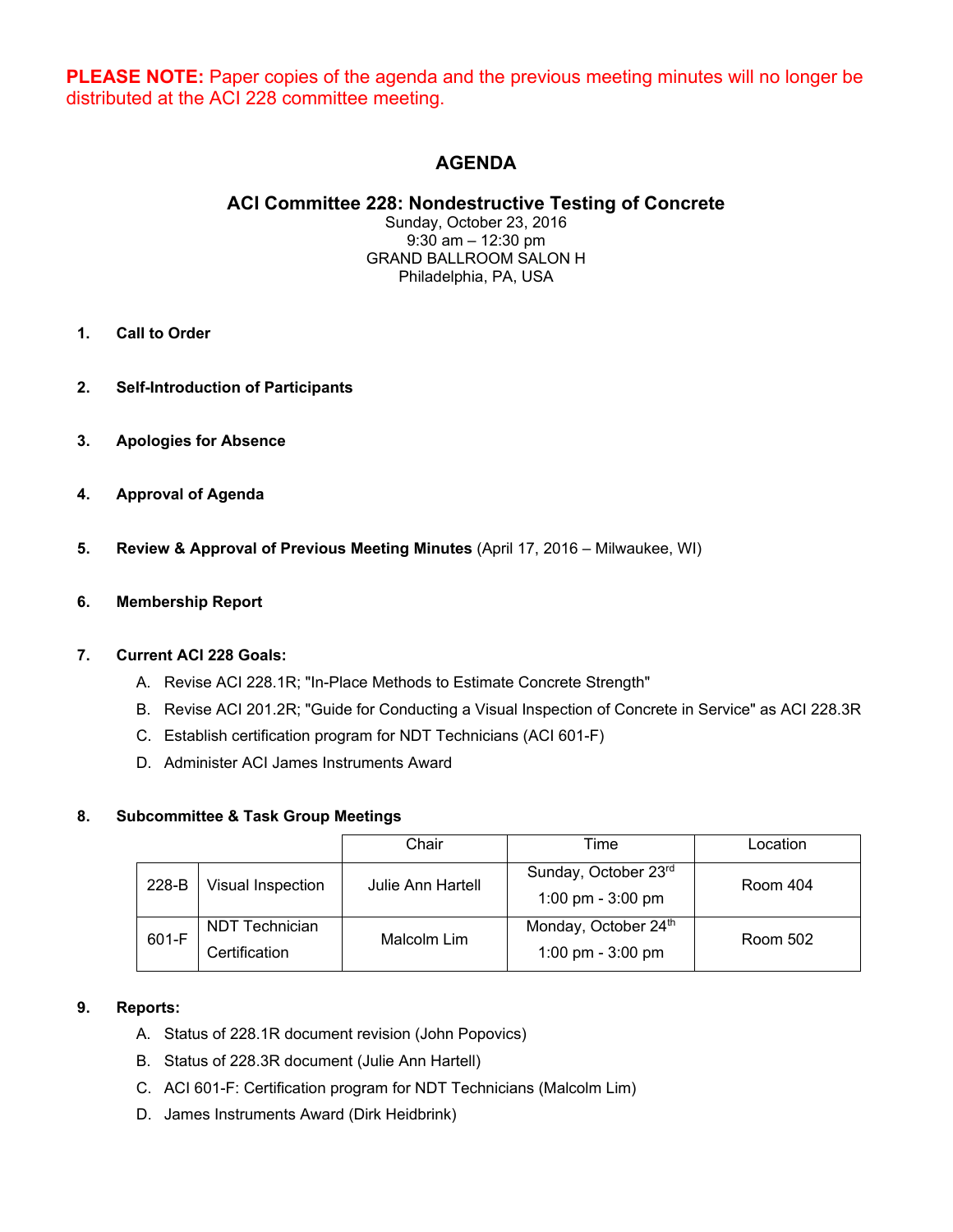#### **10. Liaison Reports:**

| <b>ACI 201</b>   | Durability of Concrete                                           | Andrew Boyd             |
|------------------|------------------------------------------------------------------|-------------------------|
| <b>ACI 207</b>   | <b>Mass Concrete</b>                                             | Chris Ferraro           |
| <b>ACI 214</b>   | Evaluation of Results of Tests to Determine the Strength of Conc | Allyn Luke              |
| <b>ACI 222</b>   | Corrosion of Metals in Concrete                                  | Pouria Ghods            |
| <b>ACI 224</b>   | Cracking                                                         | Jacob Bice              |
| <b>ACI 231</b>   | Properties of Concrete at Early Ages                             | <b>Nick Carino</b>      |
| <b>ACI 236</b>   | Material Science of Concrete                                     | <b>Muhammed Basheer</b> |
| <b>ACI 301</b>   | <b>Specifications for Concrete</b>                               | <b>Nick Carino</b>      |
| <b>ACI 311</b>   | Inspection of Concrete                                           | <b>Robert Jenkins</b>   |
| <b>ACI 336</b>   | Footings, Mats and Drilled Piers                                 | <b>Bernie Hertlein</b>  |
| <b>ACI 342</b>   | Evaluation of Concrete Bridges and Bridge Elements               | Jacob Bice              |
| <b>ACI 362</b>   | <b>Parking Structures</b>                                        | <b>Boris Dragunsky</b>  |
| <b>ACI 364</b>   | Rehabilitation                                                   | Keith Kesner            |
| <b>ACI 365</b>   | Service Life Prediction                                          | <b>Muhammed Basheer</b> |
| <b>ACI 437</b>   | <b>Strength Evaluation of Existing Concrete Structures</b>       | <b>Keith Kesner</b>     |
| <b>ACI 440</b>   | Fiber-Reinforced Polymer Reinforcement                           | Michael Brown           |
| <b>ACI 444</b>   | Structural Health Monitoring and Instrumentation                 | John Popovics           |
| <b>ACI 543</b>   | <b>Concrete Piles</b>                                            | William Ciggelakis      |
| <b>ACI 546</b>   | <b>Repair of Concrete</b>                                        | Ken Lozen               |
| <b>ACI 562</b>   | Evaluation, Repair, and Rehabilitation of Concrete Buildings     | Keith Kesner            |
| <b>ACI E706</b>  | Concrete Repair Education                                        | Ken Lozen               |
| <b>ICRI 150</b>  | ICRI Notes on ACI 562 Code Requirements                          | Liyang Jiang            |
| <b>ICRI 210</b>  | Evaluation                                                       | Ken Lozen               |
| $TRB$ AFF40(1)   | Nondestructive Evaluation of Structures                          | Larry Olson             |
| <b>RILEM ISC</b> | Nondestructive In Situ Strength Assessment of Concrete           | Thomas Schumacher       |
| <b>RILEM OSM</b> | On-Site Measurement of Conc and Masonry by Visualized NDT        | John Popovics           |
| <b>ASCE</b>      | Document on structural assessment?                               | Malcolm Lim             |

#### **11. ACI Sessions:**

#### A. Proposals for New Sessions

(Fall 2017 Anaheim, Spring 2018 Salt Lake City, Fall 2018 Las Vegas, Spring 2019 Quebec City)

i. "Chain Dragging – Nondestructive Evaluation of Bridge and Parking Decks and NDE Data Fusion" /w 342 (Larry Olson), Spring 2017 Detroit

### **12. Recent & Upcoming Meetings/Conferences:**

- A. Structural Faults + Repair 2016, Edinburgh, UK, May 17-19, 2016.
- B. 5th International Conference on Durability of Concrete Structures (ICDCS), Shenzhen, China, June 30 July 1, 2016.
- C. 6th International Conference on Structural Engineering, Mechanics and Computation (SEMC 2016), Cape Town, South Africa, September 5-7, 2016. Special technical session on "NDE of Structures"
- D. 8th International Conference on Concrete under Severe Conditions Environment & Loading (CONSEC16), Lecco, Italy, September 12-14, 2016.
- E. ASTM Committee Week, Orlando, FL, December 4-7, 2016.
- F. Transportation Research Board 95th Annual Meeting, Washington, DC, January 8-12, 2017.
- G. 25th ASNT Research Symposium, Jacksonville, FL, March 13-16, 2017.